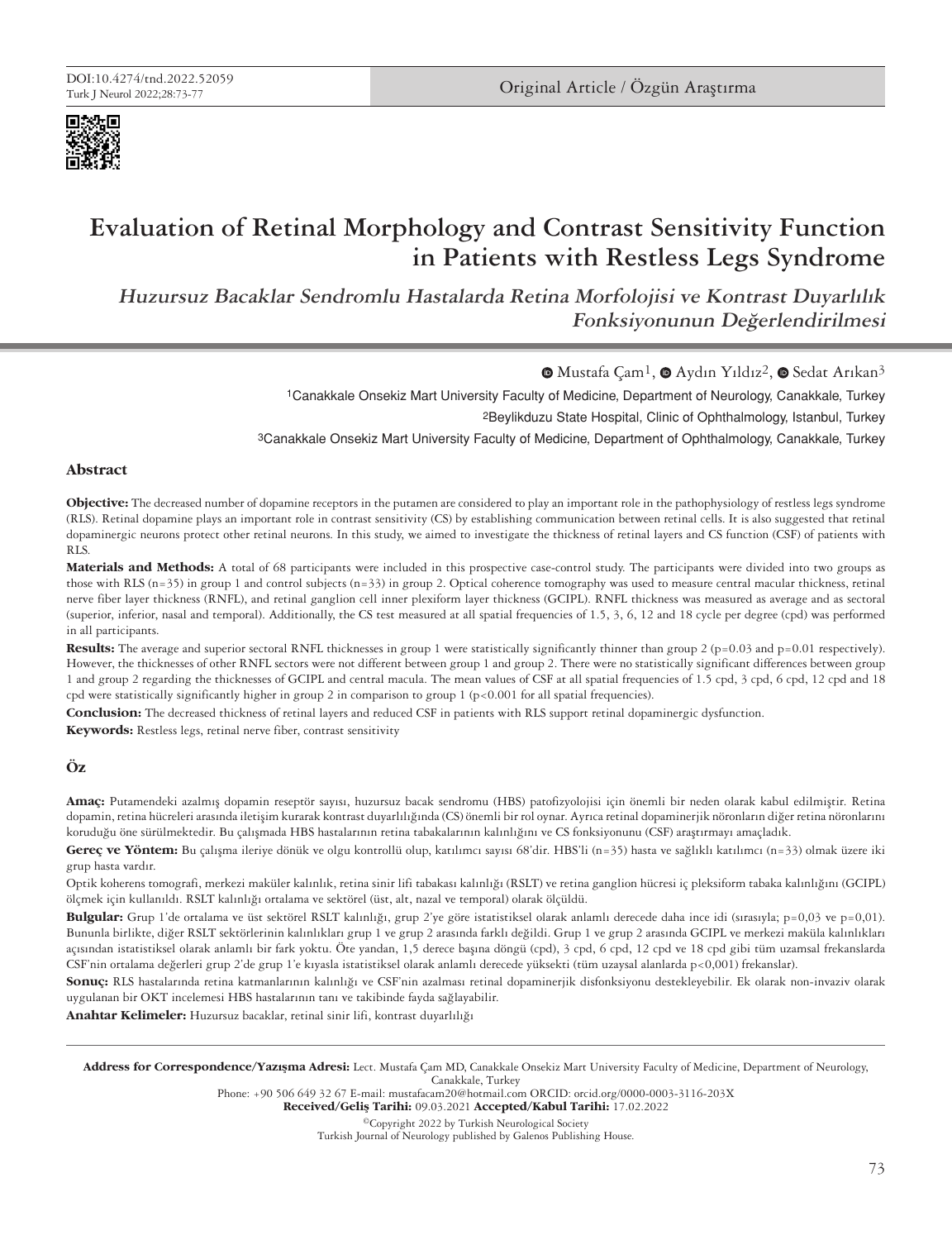## **Introduction**

Restless legs syndrome (RLS) is a sensorimotor disorder, also known as Willis-Ekbom disease, characterized by the urge to move the legs (1,2). The symptoms usually occur at night, worsen with rest, and recover with movement (3). It is reported that the incidence of RLS in the general population varies between 1-15% (2). Current evidence emphasizes the role of dopaminergic system dysfunction and changes in the control of iron homeostasis in the central nervous system (4). In addition, there are studies showing that genetic factors, inflammatory-infectious factors, opioid system dysfunction, and thalamic dysfunction also play role in RLS (5,6). The improvement of symptoms with the use of dopamine agonists and worsening of them with the use of dopamine antagonists in patients with RLS indicate the importance of dopamine in the pathophysiology of RLS (7). Dopamine is abundantly available in retinal neurons, and provides interactions between amacrine cells, horizontal cells, ganglion cells, and photoreceptors to form spatial contrast sensitivity (CS) for clear vision. It was reported that dopamine also playes a role in retinal function. However, it is not yet exactly known how dopaminergic deficiency affects the retina (8).

The types of dopamine receptors in the retina were suggested to be the same as those in the brain (9). Recent studies performed using optical coherence tomography (OCT) revealed the thinning of retinal nerve fiber layer (RNFL) in patients with Parkinson's disease (PD), suggesting that the dopaminergic activity in retinal neurons might also be adversely affected in patients with PD. A reasonable pathophysiological mechanism for the protective role of dopamine for retinal neurons was reported to be due to the induction of neurotrophic factors by dopamine (10). Dopamine is also the most important catecholamine in the retina, in which there are more enzymes that both synthesize and catabolize dopamine. The RNFL forms one of the layers of the neurosensory retina, and it is reported that analysis of RNFL thickness by using OCT is useful for showing axonal degeneration in the neuronal retina in the early stages of disease (11). In the study by Kose Ozlece et al. (12), RNFL analysis was conducted with OCT and RNFL thickness was reported to be significantly thinner in patients with RLS compared to the control group. In visual pathways, retinal photoreceptor cells form the first order neurons that transmit visual information to retinal ganglion cells (RGC) through bipolar cells. The fibers of the optic nerve are formed by the axons of the RGCs. Therefore, decreases in either RGCs or RNFL thickness can cause impairment of optic nerve functions such as color vision, bright vision and sharp vision [contrast sensitivity (CS)], in addition to attenuation of visual acuity that is the most important function of RGCs. However, it is also stated that there may be early deterioration of these functions, especially in CS, which contributes to visual quality rather than visual acuity level (13). A search of the literature indicated that only one study examined retinal morphology and CS function (CSF) in patients with RLS Koskderelioglu et al. (14).

This study aimed to evaluate retinal morphology and CSF in patients with RLS to gain insight into the importance of dopaminergic function on retinal layer structures and visual quality.

## **Materials and Methods**

This was a prospective case-control study comparing patients with RLS and control subjects. The study protocol was approved by the Ethical Committee of Canakkale Onsekiz Mart University (decision no: 2019-18, date: 13.11.2019). Patients diagnosed as having idiopathic RLS according to the International Classification of Sleep Disorders-Third Edition were included in the study. As CS could be affected by any change in retinal morphology, subjects with diabetes, any history of systemic diseases that might affect eye health such as nephropathy, neurological disease, rheumatological disease, and hematological disease, those with changes that disrupted corneal, lens and vitreous transparency and layout such as corneal opacity, keratoconus, pterygium, cornea dystrophies, cataracts, vitreous opacity, those with any macular degeneration, including diabetic retinopathy, hypertensive retinopathy, and agerelated macular degeneration, those with central serous retinopathy and solar retinopathy and those with a previous history of intraocular surgery and refractive surgery were not included in the study. Patients with signs of vascular problems and hypoxia were excluded from the study. Newly diagnosed patients were included in our study. After the necessary measurements were made by the eye department, treatment was started.

The examinations of participants were made in the neurology and ophthalmology outpatient clinics. The participants who met the inclusion criteria were clearly informed about all steps in the study and written informed consent was obtained from those who willingly wanted to participate in this study. Within the scope of participants' routine eye examinations in the ophthalmology outpatient clinic, measurements of best corrected visual acuity (BCVA) and intraocular pressure were made by using an autorefractometer and air-blow tonometer, respectively. Additionally, the assessments of anterior segment structures of the eye such as cornea and lens and posterior segment structures of eye such as optic nerve head and retina were performed via biomicroscopic and fundus examination, respectively. After completing routine eye examination, the participants whose BCVA was equal to or higher than 20/20 and at the same time without any eye disorder except refractive error were subjected to retinal scan OCT assessment in order to evaluate the thicknesses of the RGC inner plexiform layer (GCIPL) and peripapillary RNFL of the macula lutea. Tear meniscus height was also evaluated with the anterior segment mode of OCT to exclude dry eye syndrome. All OCT measurements were performed with the Zeiss Cirrus 5000 HD-OCT, USA device.

In the final stage of the study, the CS levels of participants were evaluated with a non-invasive and non-contact Optec 6500 device in day light mode. During this assessment, each eye was evaluated separately. When performing the CS test, participants were asked whether the gray lines on the white background present in the device's program were oriented upward, downward, to the right, to the left, or in the horizontal plane. If the participant's answer was the same as the direction as the card in the tester's hand, the participant was considered to achieve that level of CS and passed to the next, more difficult level, in which the shade of gray was brought closer to white. After CS functions at all spatial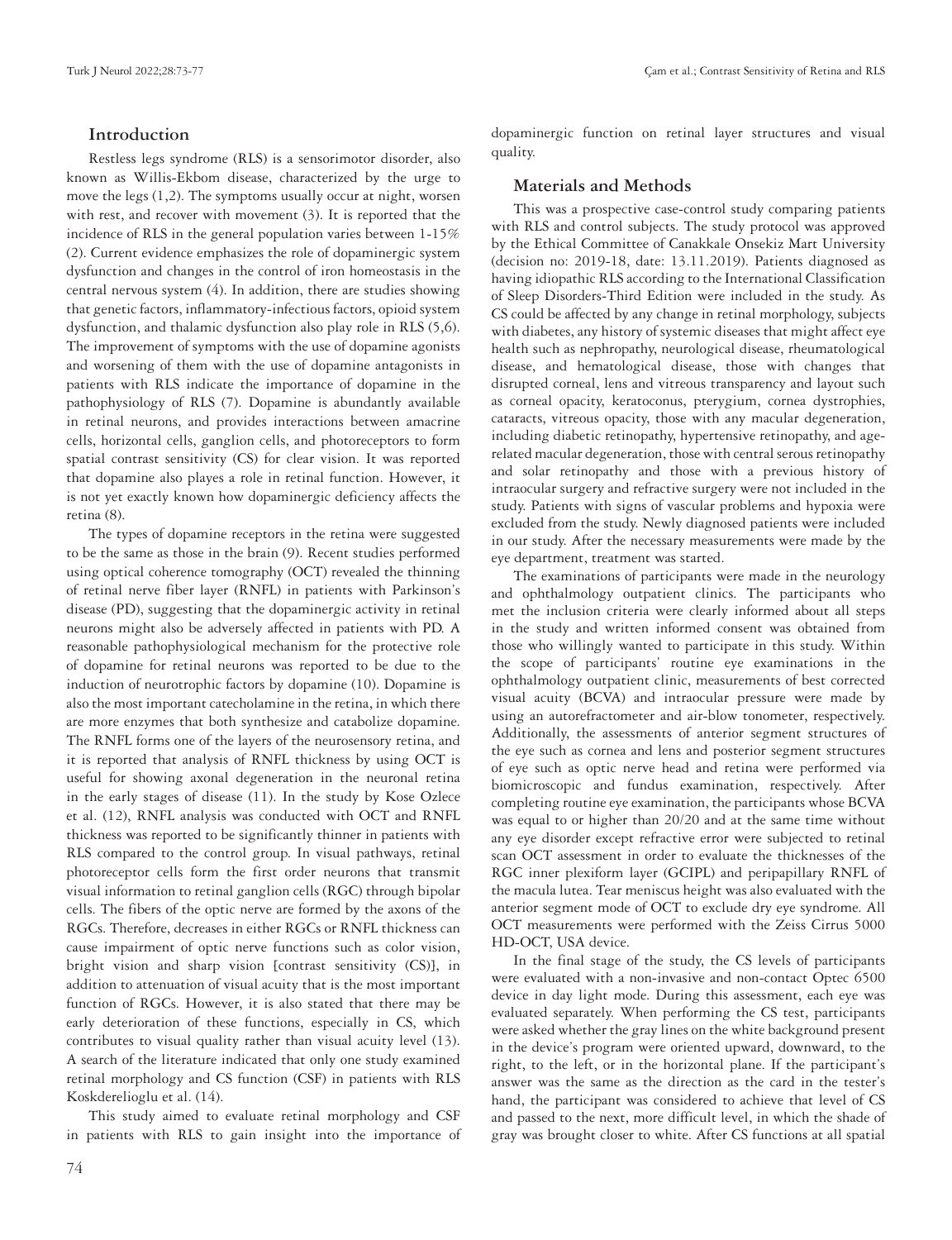frequencies of 1.5 cycle per degree (cpd), 3 cpd, 6 cpd, 12 cpd and 18 cpd were analyzed, the amount of CS was calculated with a nomogram compatible with the device.

#### **Statistical Analysis**

The thicknesses of RNFL and GCIPL were statistically compared in terms of reflecting retinal morphology and the levels of CS were compared in terms of reflecting retinal function of the patients with RLS and control subjects.

The SPSS (Statistical Package for the Social Sciences) 21.0 package program was used for analysis of the data. The distributions of all parameters including RNFL thickness, GCIPL thickness and CS levels measured at all spatial frequencies were evaluated by using Shapiro-Wilk test. Because these parameters did not have normal distribution, the Mann-Whitney U test was used to statistically compare them between patients with RLS and control subjects. The statistical results were reported as mean + standard deviation. A p value of <0.05 was accepted as statistically significant.

#### **Results**

Thirty-five patients with RLS and 33 age- and gender-matched control subjects were included in this study. The participants were divided into two groups as patients with RLS in group  $1$  (n=35) and control subjects in group  $2(n=33)$ . The mean age of group 1 and group 2 was 34 and 33 years, respectively, and there was no statistically significant difference between the two groups in terms of the age  $(p=0.4)$ . The age range was 25-50 in group 1 and 23-49 in group 2. While the male/female ratio was 83% in group 1, it was 80% in group 2. Regarding the comparison of RNFL thickness between the two groups, average RNFL thickness (79+1.2 in group 1 vs. 80+2.0 in group 2, p=0.01) and superior sectorial RNFL thickness  $(106.5+2.5$  in group 1 vs.  $114.5+2.6$  in group 2, p=0.03) were found to be statistically significantly lower in group 1 compared to those in group 2. Although the minimum and average RGC thicknesses and central macular thicknesses were lower in group 1, there was no statistically significant difference

**Table 1. The comparison of sectorial and average retinal nerve fiber layer thicknesses, retinal ganglion cell thickness, and central macular thickness between patients with restless legs syndrome (group 1) and healthy subjects (group 2)**

|                                                                       | Group 1         | Group 2         | p value |  |  |
|-----------------------------------------------------------------------|-----------------|-----------------|---------|--|--|
|                                                                       | Mean $\pm$ SD   | Mean $\pm$ SD   |         |  |  |
| Superior RNFL (µm)                                                    | $106.3 \pm 2.5$ | $114.5 \pm 2.6$ | 0.03    |  |  |
| Inferior RNFL (µm)                                                    | $116.6 \pm 2.7$ | $121.4 \pm 2.2$ | 0.06    |  |  |
| Nasal RNFL (um)                                                       | $68.5 \pm 1.6$  | $67.6 \pm 2.4$  | 0.9     |  |  |
| Temporal RNFL (um)                                                    | $61.0 \pm 1.5$  | $65.7 \pm 1.7$  | 0.06    |  |  |
| Average RNFL (um)                                                     | $79.0 \pm 1.2$  | $80.0 \pm 2.0$  | 0.01    |  |  |
| Minimum RGC (um)                                                      | $72.3 \pm 2.0$  | $73.6 \pm 2.9$  | 0.08    |  |  |
| Mean RGC                                                              | $79.0 \pm 1.2$  | $80.0 \pm 2.0$  | 0.08    |  |  |
| Central macular<br>thickness $(\mu m)$                                | $243.0 \pm 3.3$ | $252.3 \pm 3.6$ | 0.1     |  |  |
| DNEL Datinal norm fiber large DCC. Datinal canalism call CD. Standard |                 |                 |         |  |  |

RNFL: Retinal nerve fiber layer, RGC: Retinal ganglion cell, SD: Standard deviation

between the two groups in terms of these measurements (Table 1).

In patients with RLS, CS was determined to significantly decrease at all spatial frequencies compared to the control subjects. Additionally, there was no statistically significant difference between the two groups in terms of tear meniscus heights  $(p>0.05)$ (Table 2).

## **Discussion**

The retina is an effective region with respect to both the synthesis and catabolism of dopamine (9). Therefore, in recent years, the detection of retinal degeneration with OCT has become important in diseases affecting dopaminergic pathways (15).

In a cross-sectional study by Koskderelioglu et al. (14) in 36 patients with RLS and 36 control subjects, significant thinning was shown in average RNFL and total retinal layers compared to the control group, and it was concluded that this retinal thinning in the macular region supported dopaminergic dysfunction in patients with RLS. In a similar study, Kose Ozlece et al. (12) also showed that foveal thickness in patients with RLS was thinner compared to the control group. They found that this difference was statistically significant in the superior, inferior and temporal sectors of the macula. They also showed that these changes were related to the duration of disease and that the longer the duration, the greater the degree of thinning (12).

In the present study, the average RNFL and superior RNFL values were statistically significantly lower in patients with RLS than in control subjects. This result of the present study is important because it supports the results of the aforementioned studies arguing in favor of the possibility of retinal dopaminergic dysfunction in patients with RLS. On the other hand, no statistically significant difference was reported between patients with RLS and control subjects regarding RNFL thickness and GCIPL thickness in a similar study by Tak et al. (8). However, they suggested that the decrease in Montreal Cognitive Assessment score in patients with RLS might indicate dopaminergic dysfunction independent of anatomical impairment (16). Therefore, it is conceivable to consider that the clinical findings of dopaminergic dysfunction may also be seen before an obvious anatomical disorder emerges. In

**Table 2. The comparison of contrast sensitivity function measured at all spatial frequencies and tear meniscus height between patients with restless legs syndrome (group 1) and healthy subjects (group 2)**

|                           | Group 1                                    | Group 2                       | p<br>value |
|---------------------------|--------------------------------------------|-------------------------------|------------|
|                           | (Restless)<br>legs<br>sydrome,<br>$n = 35$ | (Healty<br>subject,<br>$n=33$ |            |
| Tear meniscus height (µm) | $158.4 \pm 9.8$                            | $159.8 \pm 9.6$               | 0.8        |
| $A(1.5)$ -cpd             | $37.9 \pm 1.8$                             | $71.4 \pm 3.0$                | $< 0.001*$ |
| $B(3)$ -cpd               | $58.8 \pm 2.8$                             | $101.0 \pm 4.7$               | $< 0.001*$ |
| $C(6)$ -cpd               | $59.4 \pm 2.7$                             | $117.8 \pm 5.9$               | $< 0.001*$ |
| $D(12)$ -cpd              | $26.0 \pm 1.4$                             | $51.5 \pm 2.6$                | $< 0.001*$ |
| $E(18)$ -cpd              | $10.0 \pm 0.6$                             | $19.5 \pm 2.9$                | $< 0.001*$ |
| and Code and decor-       |                                            |                               |            |

cpd: Cycle per degree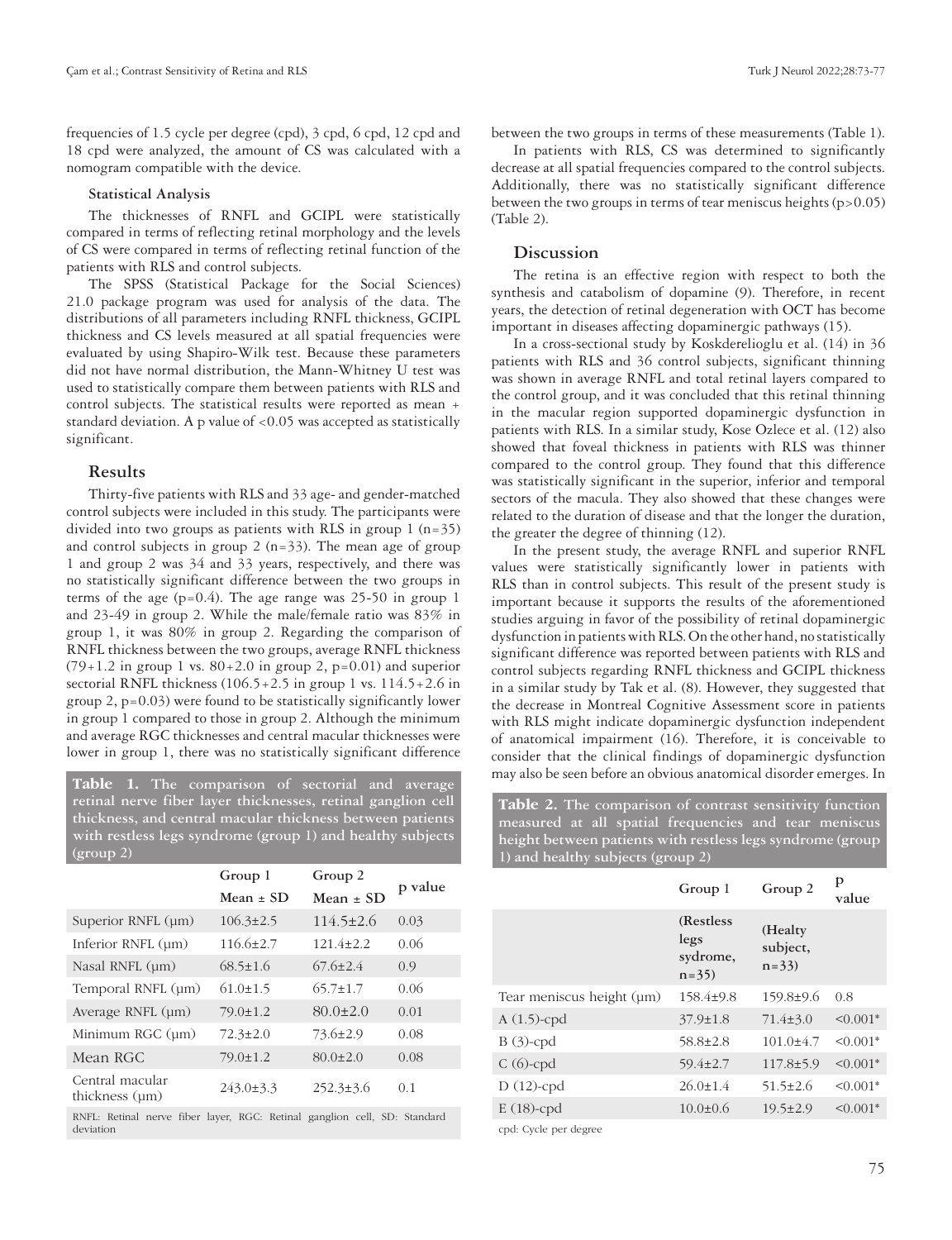another similar study, although no significant difference was found between the groups in terms of RNFL and macular thickness, subfoveal, temporal and nasal choroid thicknesses were found to be significantly thinner in the RLS group (17).

CSF of the eye can be defined as the ability to discriminate an object on a similar-colored background. Therefore, CSF of the eye enables fine and detailed vision. The examination of visual acuity may not provide an idea about the fine visual potential because it is usually measured at high spatial frequency such as 30 cpd; however, the measurement in CS testing involves low, medium and high spatial frequencies of the eye, so that it is valuable in terms of evaluating visual quality. In visual processing, the network is formed by photoreceptors, bipolar cells, amacrine cells, horizontal cells and RGCs and subsequently the interaction between retinal nerve fibers and the lateral geniculate body plays a significant role in CSF. Hence, CS testing becomes a valuable tool for contributing to assessment of optic nerve and retinal function (10). Dopamine is an important neurotransmitter within the network for CS formation, particularly by adjusting on-off phenomena of RGCs. Dopaminergic dysfunction was robustly considered in the pathogenesis of RLS in several previous studies, and for this reason CS testing might benefit the explanation of pathogenesis in RLS. Additionally, neuro-ophthalmological disorders, age, cataract, glaucoma, diabetic retinopathy, drugs, and toxic chemicals were shown to affect CS (16,18). In order to evaluate CSF in neurological disorders including RLS, firstly the factors arising from ophthalmological diseases that can affect CSF should be excluded. Since dry eye syndrome was known as one of the most important causes of CS impairment due to deterioration of the corneal surface, tear meniscus height of the subjects was evaluated to rule out dry eye syndrome. In the present study, the presence of similar tear meniscus height values in both groups was important in terms of ruling out the effect of dry eye syndrome on CS. To the best of our knowledge, there is only one study associating RLS with CS in the literature Koskderelioglu et al. (14). In their study, although a significant difference was found between patients with RLS and control subjects in terms of RNFL thickness, they reported no significant difference between patients with RLS and control subjects regarding CS at all spatial frequencies measured using the Pelli-Robson CS chart. This chart was a different technique than the functional acuity contrast test that was used in our study. Similar to previous studies in the literature, the decrease in sectorial RNFL thickness was demonstrated by OCT in our study (8,12,14,15,17). In the present study, the effect of this damage on CS was also shown. In the current study, the finding of a significant reduction in CS at all spatial frequencies in patients with RLS supports the idea that impairment of visual quality can be a result of decreased retinal function due to dopamine dysfunction. However, further studies involving larger sample sizes are warranted to confirm this association. The effect of treatment of RLS on CS level, namely on visual quality, is a matter of curiosity.

#### **Study Limitations**

There are important limitations of the present study. Since the information provided by the patients about the duration of the disease was subjective, no statistical analysis could be made between duration and systemic exposure. Ferritin level was 11.5 ng/ml in group 1 and it was 22 ng/ml in group 2, and there was

no statistically significant difference between the two groups. The study was based on investigating CS due to possible dopaminergic effects in patients with RLS. Changes due to ferritin, vitamin B12 and other possible causes were not studied. Smoking and alcohol use were not included in the exclusion criteria. Although the number of patients included in the study was similar to other studies in the literature, performing the study with larger series could deliver more meaningful results. Long-term follow-up of these patients and repeated OCT and CS assessments will serve to show how effective these tests are in relation to prognosis.

# **Conclusion**

In conclusion, RNFL thickness and CS at each spatial frequency can decrease in patients diagnosed with RLS. Both parameters are easy to examine because they are non-contact and non-invasive. Long-term follow-up and prospective studies are needed with large series to evaluate the relationship between these parameters particularly with respect to the severity and duration of disease.

#### **Ethics**

**Ethics Committee Approval:** The study protocol was approved by the Ethical Committee of Canakkale Onsekiz Mart University (decision no: 2019-18, date: 13.11.2019).

**Informed Consent:** Written informed consent.

Peer-review: Externally and internally peer-reviewed.

#### **Authorship Contributions**

Concept: A.Y., Design: M.Ç., S.A., Data Collection or Processing: A.Y., Analysis or Interpretation: M.Ç., A.Y., S.A., Literature Search: M.Ç., A.Y., S.A., Writing: M.Ç., A.Y., S.A.

**Conflict of Interest:** No conflict of interest was declared by the authors.

**Financial Disclosure:** The authors declared that this study received no financial support.

## **References**

- 1. Baier PC, Trenkwalder C. Circadian variation in restless legs syndrome. Sleep Med 2007;8:645-650.
- 2. Filiz MB, Çakir T. Restless legs syndrome with current diagnostic criteria. Türk Osteoporoz Derg 2015;21:87-95.
- 3. Acar S, Gencer AM. Genetics in restless legs syndrome. Turk J Phys Med Rehab 2005;51:156-160.
- 4. Rezvani F, Sayadnasiri M, Rezaei O. Restless legs syndrome in patients infected with Helicobacter pylori. Neurol Res 2018;40:581-585.
- 5. Hüseyinoğlu N. Current developments in restless legs syndrome .Türkiye Klinikleri J Pulm Med-Special Topics 2018;11:263-269.
- 6. Weinstock LB, Walters AS, Paueksakon P. Restless legs syndrome- theoretical roles of inflammatory and immune mechanisms. Sleep Med Rev 2012;16:341-354.
- 7. Bogan RK. From bench to bedside: an overview of rotigotine for the treatment of restless legs syndrome. Clin Ther 2014;36:436-455.
- 8. Tak AZA, Çelik M, Kalenderoğlu A, et al. Evaluation of optical coherence tomography results and cognitive functions in patients with restless legs syndrome. Noro Psikiyatr Ars 2018;56:243-247.
- 9. Chorostecki J, Seraji-Bozorgzad N, Shah A, et al. Characterization of retinal architecture in Parkinson's disease. J Neurol Sci 2015;355:44-48.
- 10. Witkovsky P. Dopamine and retinal function. Doc Ophthalmol 2004;108:17-40.
- 11. Bittersohl D, Stemplewitz B, Keserü M, et al. Detection of retinal changes in idiopathic Parkinson's disease using high-resolution optical coherence tomography and heidelberg retina tomography. Acta Ophthalmol 2015;93:e578-e584.